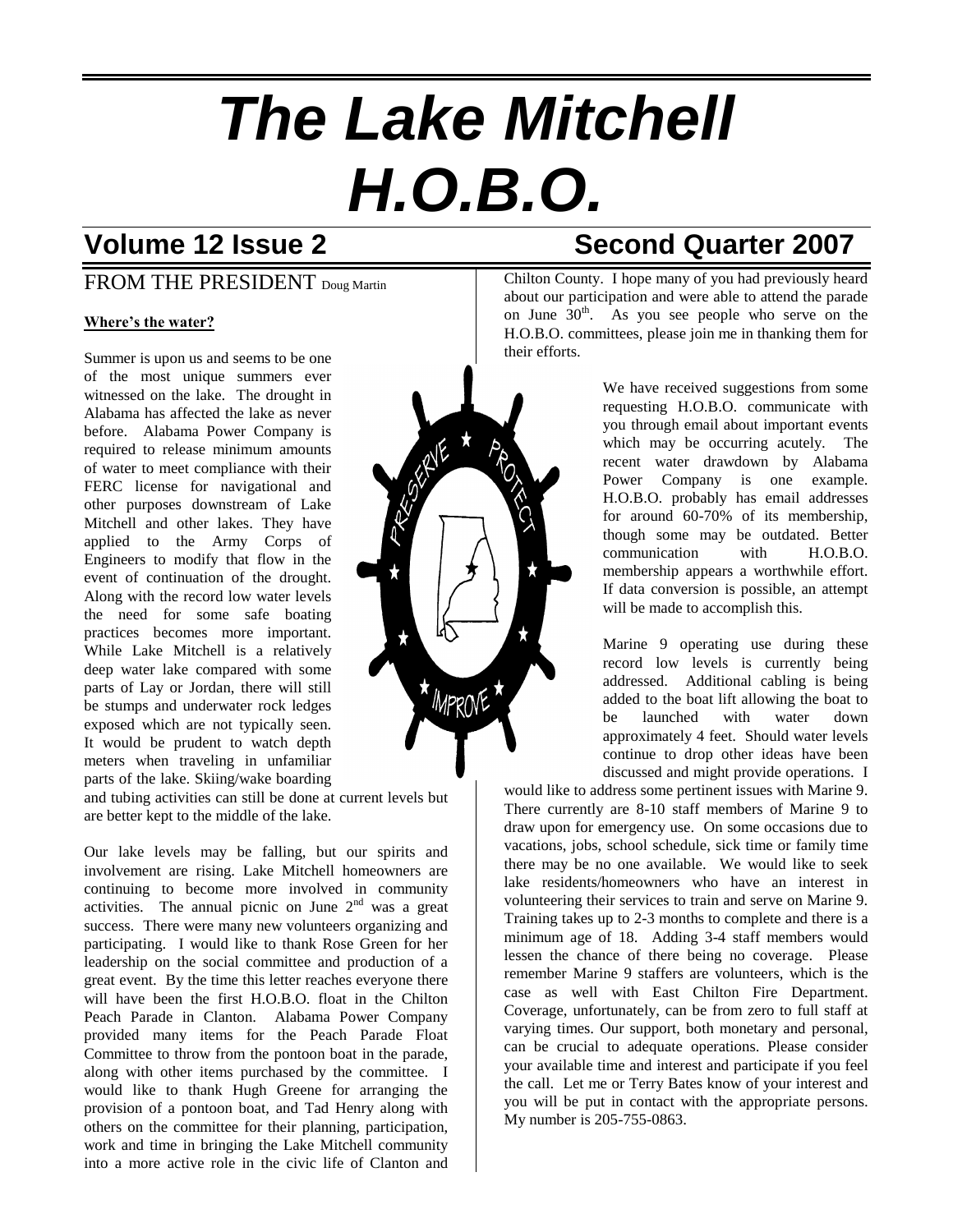*The editors of this publication would like to join Doug in thanking all who donate to and participate in various civic interests. Your involvement is the lifeblood of our community, both locally and in the wider scope. "No man is an island" – a thriving community requires all of us!*

#### **AREA REPRESENTATIVE REPORTS**

**Area 5** Sonny & Peggy Bullard

Memorial Day weekend was a great time with our children and grandchildren and some of their friends. With 6 teenagers here we had a very busy but fun time. We hope you had just as much fun and a safe weekend as well.

We had a wonderful time at our first Area 5 gathering on June  $16<sup>th</sup>$  with 22 people in attendance. There are some interesting characters in our group; one being Raymond Freeman who told us that at one time he was the only person on Lake Mitchell who could ski backwards, and had preformed in some ski shows on this very lake. Get to know Raymond and his wife Barbara and hear the whole story. Bob Straka said he could ski backwards as well but it wasn't intentional. Go Bob! Everyone had a great time getting to know each other and we hope that those who were unable to attend will be able to join us in the early fall when we plan to get together again.

Congratulations to Carl and Katy Scott's twin granddaughters, Deanna and Adrienne Marshall who graduated from Kingwood Christian School. Deanna played starting guard on the girl's varsity basketball team and on February  $16<sup>th</sup>$  they won the AISA 2A State Championship in Montgomery at Huntingdon. Way to go Deanna and all the team members who made the win possible.

Peg and I cleaned about a mile and a half of County Road 472 a few years ago collecting 27 bags of trash. The Scott's have now joined us in stopping to pick up trash when we see it along the roadway. County Road 472 is used by all of Area 5 and we would like to encourage each of you to take pride in keeping our roads clean. One way you can help is to encourage all your friends and family who visit to refrain from tossing their trash as they travel to and from the lake. We ask your help in keeping both the lake and the roads trash free. It looks impossible but with everyone's help it can be done. Let's work together to keep it beautiful on the way in to our lovely lake homes.

If you are not sure you paid your 2007 membership dues check the address label on this newsletter. There should be a "M07" by your name if your dues have been recorded. It is good to check the label even if you have paid to verify that H.O.B.O. received your check and has credited you as a member.

May you all have a blessed and beautiful summer!

## **2 The Lake Mitchell H.O.B.O.**

*Reprinted from "Alabama Litter Laws"*

*Who litters our roads and countrysides? According to a 31 state survey conducted by the Institute of Applied Research:*

*½ of litter is deliberate and ½ is caused by materials being "accidentally" lost from vehicles.*

*Males do 72% of deliberate littering and are responsible for 96% of accidental littering.*

*69% of deliberate litterers were accompanied by one or more people.*

*60% of deliberate littering is done by pedestrians and 40% by motorists.*

*One mile of highway contains approximately 16,000 pieces of litter!*

*Let's continue the positive impact we have through the "Renew Our Rivers" program to effect our roads as well. We can all make sure our trash cans are secure and any car trash stays put until we get to a proper trash receptacle.*

#### **Area 9** Dale & Patty Vann

We had our annual get together at the Vann's home on Saturday of Memorial Day weekend. There was a very good turnout (about 40 people) and everyone had a good time. The main discussion was around the latest information on getting county water. At that point there was not a clear answer as to getting or not getting water. I can say as of today it looks very promising that this project is going our way. By the time you read this I believe the water project will be a done deal. Keep your fingers crossed.

We have an opportunity to start a neighborhood watch in our area. This will take several volunteers to get this started. I will keep you posted. Please remember as you drive to and from your place on County Road 264 not to litter. Thanks.

#### **Area 10** Roxanne & Doug Martin

Well, it looks like our area is going to receive County Water, YEAH! Cove Branch had an 80% participant rate in the project. Thanks to all who assisted in this major accomplishment. Area homeowners as an expression of appreciation could thank the following Chilton County Commissioners who voted in favor of the project with the approval of \$100,000 in assistance, plus the funds we contributed; Chairperson Mr. Alan Akin, Mr. Joe Headley, Mr. Allen Caton and Mr. Tim Mims.

Just want to remind everyone to be extra careful with the water levels down. We welcome a new family into Area 10, Darrell and Cindy Vice, who bought Howard and Golda Thomas' house. In April we had our Area 10 gathering, we had a very good crowd and a lot of fun. It is a great way to get to know your lake neighbors better.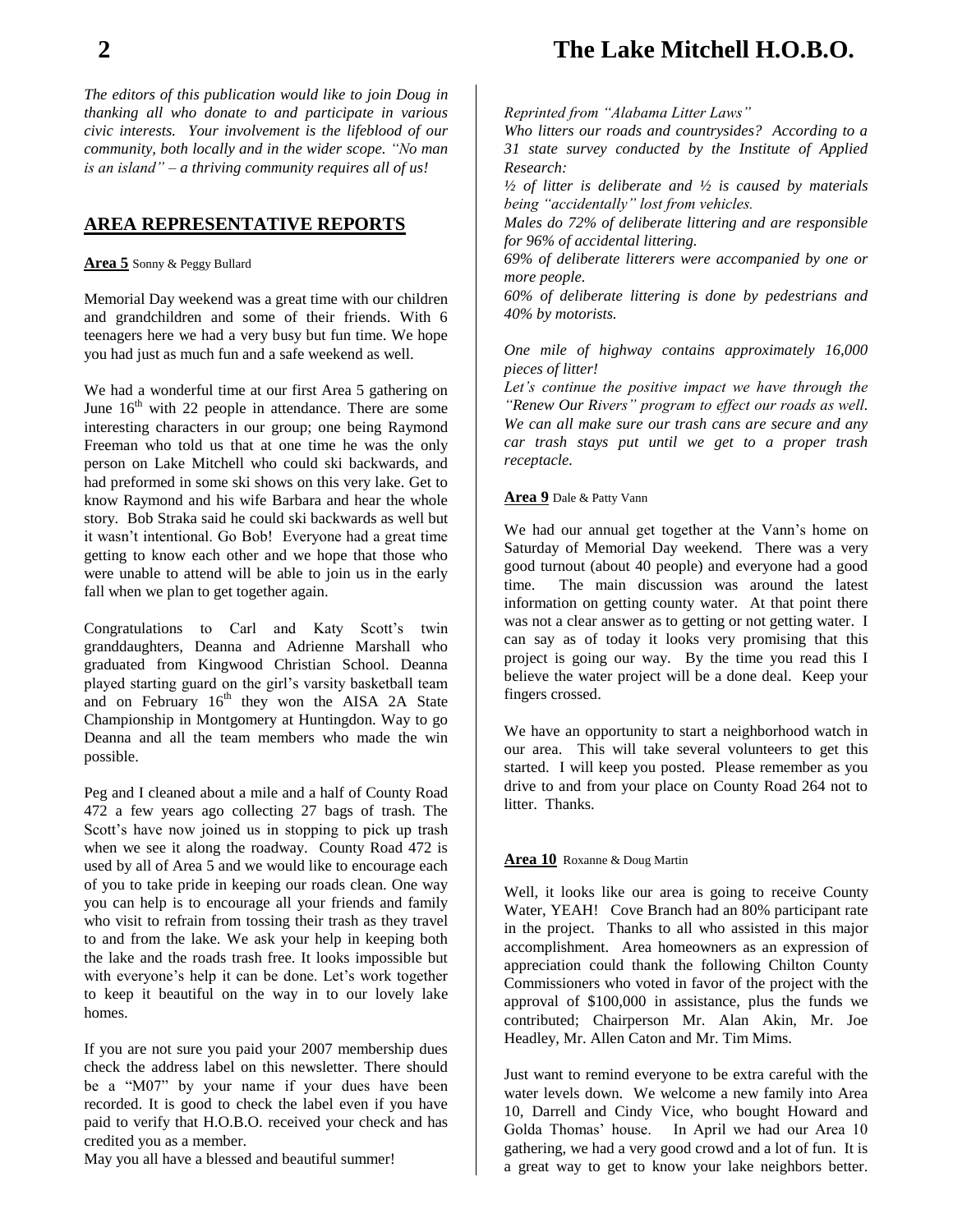Thanks for all who attended and we hope to have another event in the fall. We are sorry to report that we had a death in our area, Louise Mims passed away this month. Our sympathy goes to her family. Have a safe summer and we will see you on the lake.

#### **Area 14** Eric & Rose Green

Special thanks to all who attended the annual picnic and thanks for all the good food! Special thanks also to Richville Fire Department for cooking the meat again this year.

Some residents had a great idea while sampling the good food; let's put a H.O.B.O. cookbook together! Please send recipes to H.O.B.O., P.O. Box 1324, Clanton, Al. 35046, attn: recipes; or email them to [rosegreenlake14@yahoo.com.](mailto:rosegreenlake14@yahoo.com) Please keep in mind that no one really likes to COOK anything too difficult or with too many ingredients! We are looking for easy but tasty recipes: appetizers, dips, salads, side dishes, meats, fish, desserts, casseroles, snacks, breakfast, lunch or dinner, refreshing drinks – or anything for anytime! Please submit anything you'd like to. The more we have, the more you have to choose from!

Just a reminder as you visit the lake, please be careful on these roads. Some homeowners have children and pets who are occasionally out for walks, please watch for them and drive slower.

For Area 14 - good news, water is coming! We are also trying to get Wildlife Road paved and trying to get some of the smaller roads better maintained. Anyone interested in helping pave Wildlife Road can contact Margie Hunt at [ADTAH@bellsouth.net](mailto:ADTAH@bellsouth.net) or Rose Green area 14 rep 205- 492-7151, [rosegreenlake14@yahoo.com.](mailto:rosegreenlake14@yahoo.com)

There is a special phone number for Coosa County residents to call for emergencies. This number goes directly to Chilton County 911 for the fire and rescue boat. It is also located on the back page of every newsletter.

Please have a safe and fun summer.

#### **Area 15** Anita & Jerry Lawson

The water (or lack of) is our main concern at this time. The power company has had to lower our lake due to the drought. There is no end in sight unless we get lots of rain and then more. Let's all keep an eye out for our neighbors.

There is also a 'no burn' restriction out due to the drought. Campers on Pebble Beach had a big fire that reignited after they left. Thanks to Richville Volunteer Fire Department, they contained it with a fire break. Again, watch out for your neighbors.

There are more boats on our lake than ever. Please practice safety. Watch your wake when in residential sloughs. Big wakes destroy our shoreline as well as damage boats tied up to piers.

We ate fried catfish at Lake Mitchell Marina recently. William and Deanna McMinn can serve up delicious dishes. Try their desserts! Don't forget River Church every Sunday at 8:30 AM at Higgins Ferry.

#### **COMMITTEE REPORTS**:

| <b>PARAMETER</b>         | <b>ACCEPTABLE</b><br><b>RANGE</b> | <b>SIX SITE</b><br><b>AVERAGE</b> |
|--------------------------|-----------------------------------|-----------------------------------|
| Dissolved O <sub>2</sub> | $5-9$                             | 8.53                              |
| nН                       | $6.5 - 8.2$                       | 7.94                              |
| Alkalinity               | $20+$                             | 51.8                              |
| <b>Hardness</b>          | $10 - 120$                        | 50 R                              |

**Water Quality Report** Sam Piccolo, Chairman

Quarterly Report Average Water Quality

A low **dissolved oxygen** level indicates a demand on the oxygen in the system. Pollutants such as inadequately treated sewage as well as decaying natural organic matter can cause low oxygen levels. The **ph** scale ranges from very acidic such as battery acid to very basic such as household lye. The midsection of the scale between 6.5 to 8.2 is optimal for most organisms. If a body of water has an abundance of buffering materials causing high **total alkalinity**, it is more stable and resistant to ph changes. When alkalinity is above 20mg/l there is a marked increase in nutrient utilization**. Hardness** refers primarily to the amount of calcium and magnesium, which enters the water mainly by leaching of rocks. Both minerals are essential to the development and growth of aquatic plants and animals.

#### **Environmental Committee** Dan Murchison, chairman

#### The Changing Face of Lake Mitchell

New homes, new subdivisions, higher taxes, less trees, more silt and erosion, more threats to endangered species – the change from river "camp" community towards fulltime home community – it's happening on most of the reservoir lakes in Alabama.

Can we preserve the river atmosphere that most of us sought when we bought our lake homes? Good question, the answer probably lies between no, maybe, or somewhat. A lot depends on correcting our mistakes from the past and learning more about how to protect, preserve and enhance the natural environment we love so much. It was suggested at a recent H.O.B.O. area representatives meeting that H.O.B.O. establish a "yard of the month" award. We all agreed that it is a great idea, but what criteria should dictate the award? Our thinking was that the award should be based on how successfully the natural environment was preserved and how well the home blended into the natural flora and fit the river landscape. And yes, this calls for a change in thinking and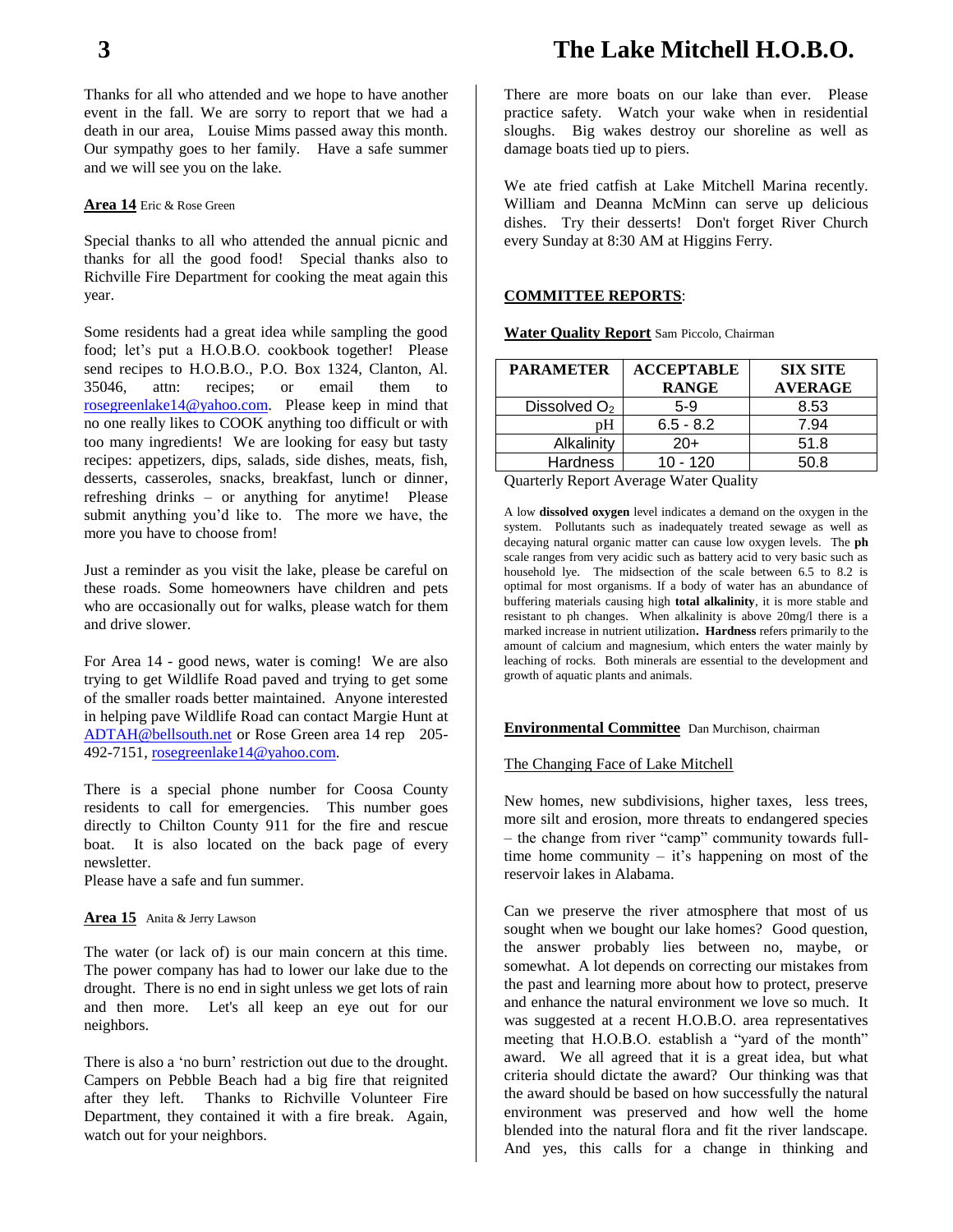## **4 The Lake Mitchell H.O.B.O.**

construction planning. The question is can we make these changes in time?

#### Aquatic Weed Problems

To facilitate handling the problems of invasive weeds which occur more frequently during droughts and low water level conditions, you can send an email picture from a digital camera to my email address at [gugga4@bellsouth.net.](mailto:gugga4@bellsouth.net) I will then forward the pictures for quick identification to Alabama Power. This will expedite getting a more prompt answer to determine if your weed is a problem or not. Alabama Power has a new Environmental Officer in charge of Aquatic Weed Control, Jason Carlee, who prefers one person handling this matter for Lake Mitchell rather than receiving numerous calls from different lake residents. If you prefer not to handle in this manner you can call the 1-800 Lakes 11 number and go through the general process of trying to locate someone to handle your problem. Dan Murchison, Environmental Committee Chairman 205-755-0521 or 205-823-2308.

#### **BULLETIN BOARD**

#### **October 13 is Lake Mitchell Fall Cleanup**

The fall cleanup will be held at Higgins Ferry Park on Saturday, October 13 from 8:00 a.m.until noon.

It will be followed by a picnic lunch provided by our wonderful Social Committee. There will be free t-shirts for participants and even more rewarding fun. There are no Alabama or Auburn home games on this Saturday, so no excuses are acceptable. We need you! Please contact Larry Waldron at (205) 987-7217, or Doug

Martin (205) 755-0863 for more information.

#### **How do you know you are a member?**

Your newsletter mailing label will have an "M" and the digits "07" if we have received your dues for the 2007 calendar year. The first line also contains a digit(s) representing the area where you reside on the lake. Use this digit to determine who to contact as your area rep. We value your membership yearly! Your dues help support projects sponsored by the organization and every little bit helps. Thank you for your continued support.

#### **911 Boathouse Signs**

We have a supplier for the green on white address identification signs for use on your boathouses and piers. These are a significant aid to Marine 9 in case of emergency. The cost of the sign is \$9.00. If you would like to have it mailed directly to you rather than coordinate pickup from your area representative, the cost of mailing is an additional \$3.00 per sign. If you do not

have one and would like to order, please contact Judy Murchison at 755-0521, or in Birmingham at 823-2308. Her email is [gugga4@bellsouth.net.](mailto:gugga4@bellsouth.net) As an alternative you may contact Jim Woodrow at 663-4196 or 755-0055, **[ajwking@aol.com](mailto:ajwking@aol.com)**.

#### **Memorial Gifts**

| In memory of | from                 |
|--------------|----------------------|
| Mary Robbins | Fred & Judy Rogers   |
| Bo Austin    | Dan & Judy Murchison |

*The Lake Mitchell Memorial Fund is available for gifts in honor or in memory of a friend or loved one. Please send your contributions to our post office box and note your check accordingly. The intent is to set aside these funds until there is a sufficient amount to fund special projects.*

#### **ANNOUNCEMENTS**

*This section has been added to our regular format to announce human interest items such as births, deaths, weddings, etc. If you have an announcement to submit please email the notice to [beckmau@earthlink.net](mailto:beckmau@earthlink.net) and [gugga4@bellsouth.net](mailto:gugga4@bellsouth.net) for editing and inclusion.*

Recent deaths in our lake community include Sam Carter of Area 7 (his cabin was just south of Higgins Ferry Launch). Mr. Carter passed away on May 5, 2007. He is survived by his wife Pat and family. His son Tom and family are now the owners of their lake cabin.

Lake Mitchell recently lost a strong supporter. Bo Austin, Area 8 - Walnut Creek, lost his battle with cancer and is now active above helping God make Heaven a better place. Wherever Bo was located and whatever he was doing, he wanted it to be the best. To say the least, Bo was a man of action and as an early member of Lake Mitchell H.O.B.O. he was active as an Area Representative, Water Monitor, and a key member of the Fire/Rescue Boat Committee. New people on the lake today enjoy Lake Mitchell H.O.B.O. as an ongoing organization, but it was people like Bo Austin that helped get the organization off the ground and moving in a positive direction.

No matter what the activity (cleanups, Christmas tree drills, etc.) Bo was present and full of energy to get the job done. Bo operated by the philosophy "that if it was worth doing, it was worth doing right". Looking back I think one of his key contributions was his service along with his wife Carolyn on the Fire/Rescue Boat Committee. Again, for the people new on the lake, the big yellow Fire/Rescue Boat is a normal lake fixture. In the early formative days of Lake Mitchell H.O.B.O. the Fire/Rescue Boat was a contentious issue at times. It helped that Wayne Hardy (fire boat was his idea) and Bo Austin were friends and hard driving forces to get a Fire/Rescue Boat on Lake Mitchell. There were many issues concerning type of boat, size of boat, equipment on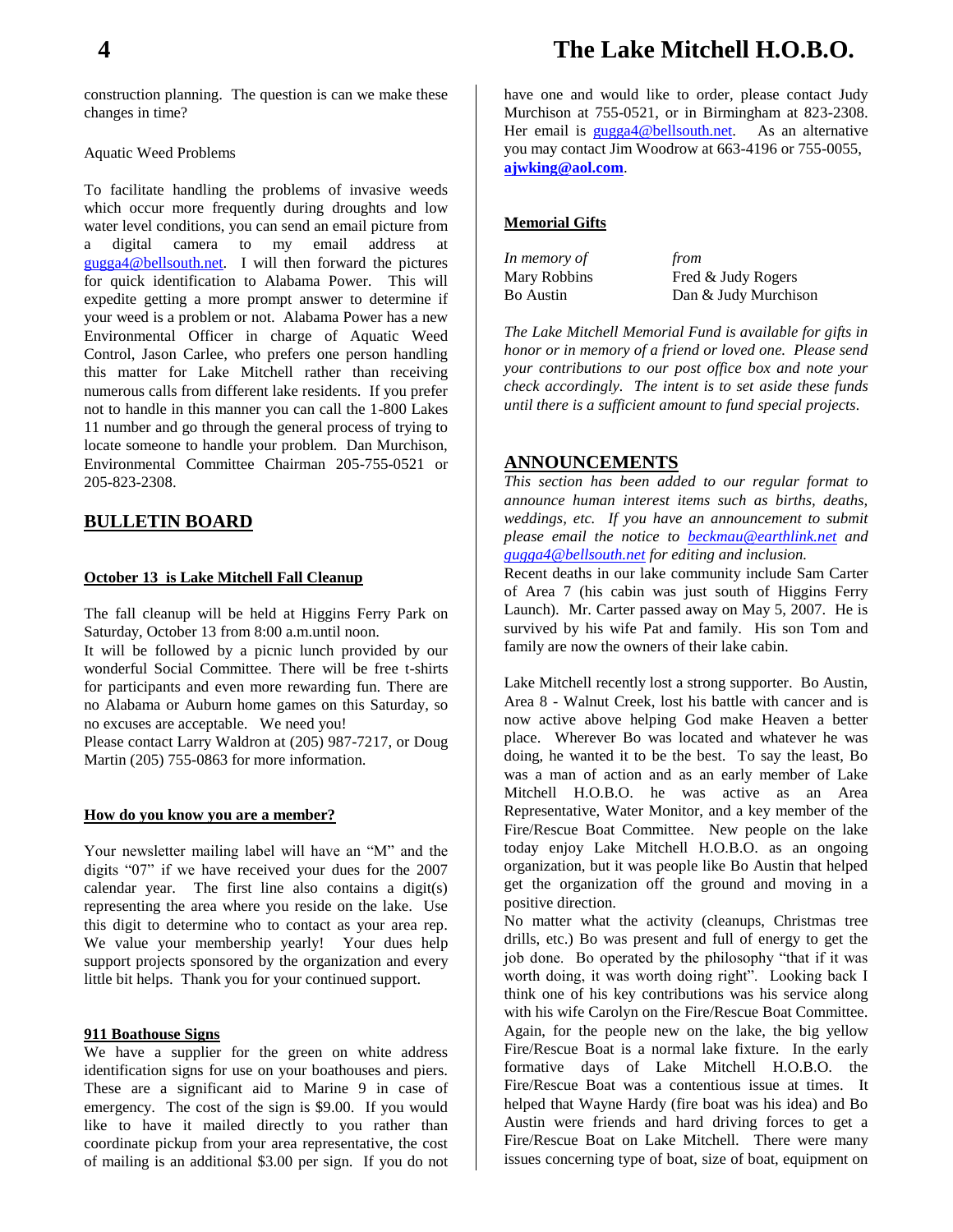boat, operation of boat, housing of boat, etc. Jim Woodrow as President of Lake Mitchell H.O.B.O. had the opportunity to guide the Fire/Rescue Boat Committee through the many hoops to solve the many issues regarding the boat, and Bo Austin in his calm positive manner was right there with him every step of the way. Bo Austin is no longer with us but his legacy lives on.

In Area 8 we recently also lost John Wright, and in Area 10, Louise Mims passed away.

Another involved and active former lake resident relishes hearing from lake friends. For those that know Gordon Beene, formerly of Area 1, he can be contacted care of Kirkwood by the River, 3605 Ratliff Rd, Birmingham, Al. 35210.

#### **Phone book corrections**

We have some changes you may want to note in your new phone books:

Mac McMillan: email address on pg 11 should be [caddywompus@earthlink.net](mailto:caddywompus@earthlink.net)

Myrick, Lynn & Wayne - the email address should read @mgandassociates (pages 7 & 58)

Ray, Jim & Sandra – his email address is [jray@hughes.net](mailto:jray@hughes.net), and hers is [saray@hughes.net](mailto:saray@hughes.net).

Traetto, Chuck & Carol - the address should be 25 Philip Court (page 74)

Waldron, Larry & Nancy - the email address should be (pages 9 & 75) [nwaldron@bellsouth.net](mailto:nwaldron@bellsouth.net).

#### **Magnets**

Several years ago H.O.B.O. made up some refrigerator type magnets for the people on the Coosa side of our lake showing the number to call of the Fire/Rescue Boat. We asked that they be placed on your refrigerator/boat house or somewhere that would be visible to you and your family in case of an emergency.

There have been a lot of changes of ownership on the lake and we are considering the need to place a new order. Please let your area representative know if you need one.

#### **Fish Habitat coordinates for trees placed Feb 2007**

32.83941960, -86.45309442, 001 32.84004815, -86.45374339, 002 32.85185356, -86.45721354, 003 32.85195199, -86.45722255, 004 32.83910910, -86.41393132, 005 32.85601044, -86.44033149, 006 32.85290605, -86.46200865, 007 32.86034127, -86.41566189, 008 32.85763832, -86.44380164, 009 32.86607248, -86.44633439, 010

#### **Personal Water Craft Fun, Responsibility and Safety**

If you own a PWC, more commonly known as a Sea-Doo, Waverunner, etc, you are among a large number of people enjoying such craft on our lakes. Unfortunately, it is painfully obvious that many users either do not know or have not thought about how their use impacts residents and shorelines. Before you jump to the conclusion that I am a joy killer or "fuddy-duddy", I will say that I have enjoyed rides on such craft even though I am not an owner of one. Like many people, we live in a slough. At times it seems our particular slough has been designated as the "practice track" for such craft. I don't intend to preach a sermon here, but please let me point out some actions which are annoying to many and possibly even dangerous or harmful to property. If you are within 50 feet of ANY shoreline, please consider the consequences of operating your PWC (**or boats for that matter**) at anything other than idle speed:

- 1) A wake along a shoreline which does not have a house is most likely a habitat for many of the waterfowl which inhabit our lake. In particular, the Blue Heron and other similar birds frequent these areas. We all know they are somewhat skittish even if a slow moving pontoon boat gets too close. It is just common sense that a high speed pass of anything frightens them and, if repeated, will eventually drive them from the area. In addition, it unnecessarily erodes the shoreline of these areas.
- 2) A wake along a shoreline which does have a house erodes the property owner's shoreline if they do not have a seawall; and if they do, you can bet that it is doing at least slow but sure damage to the seawall, creating wave action which either erodes the wall itself, or erodes the base of the wall causing eventual failure or collapse, and increases maintenance requirements. Some lakes have established "no wake" laws within 50 or 100 feet of shore, and this was done primarily because boaters did not respect either the environment or property owner's concerns.
- 3) PWCs make noise lots of noise, which is especially annoying early or late in the day. Most lake residents and visitors love especially the tranquility provided by a respite by the water. When that is disturbed, particularly by repeated passes or "donuts", one tends to lose one's sense of humor - even to the notion that they wish the law would allow them to consider such craft a "clay pigeon" which should become target practice!